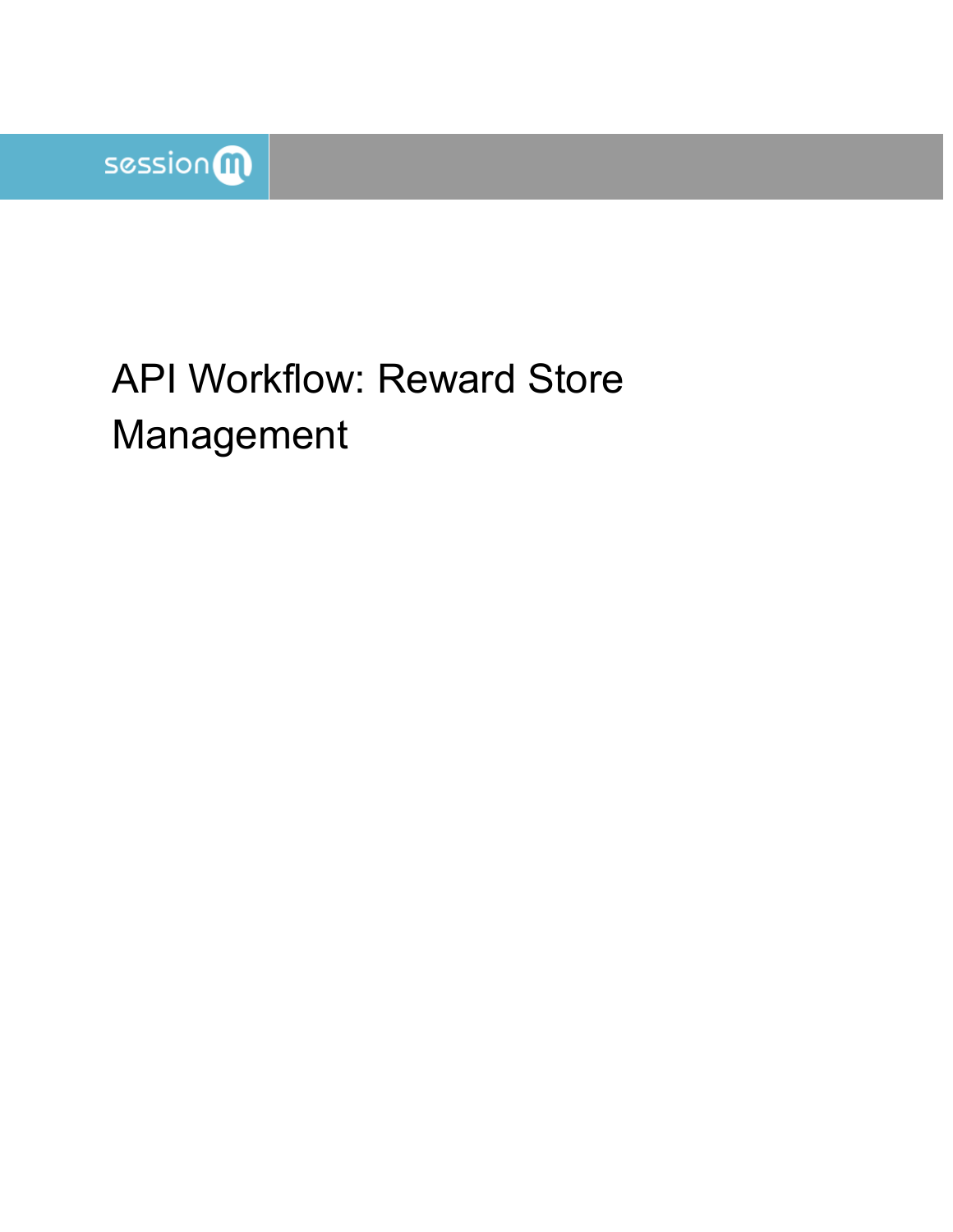### Table of Contents

**[Summary](#page-2-0)** 

Use Case [Sequence](#page-2-1) **Data [Configuration](#page-2-2) Prerequisites Step by Step with [Examples](#page-2-3)** Step 1: Get [Reward](#page-3-0) Store [Fetching](#page-3-1) a Single Reward Store Fetching Eligible Reward Stores for a [Customer](#page-5-0) Step 2: Get [Reward](#page-7-0) Store Offers Step 3: Purchase or [Issue/Spend](#page-9-0) Offer [Purchasing](#page-10-0) an Offer Issuing and [Spending](#page-13-0) an Offer Step 4: [Return](#page-14-0) an Offer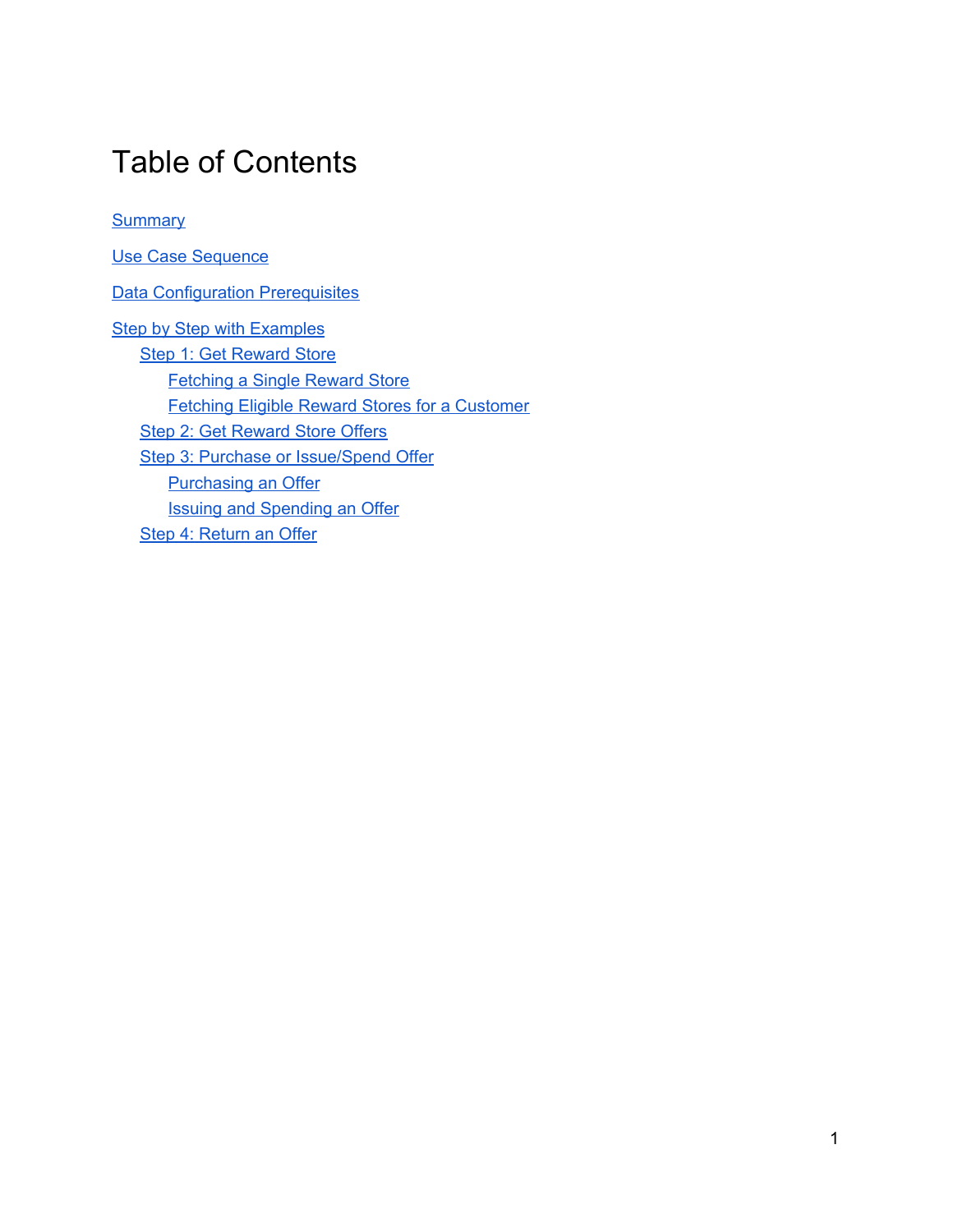# <span id="page-2-0"></span>Summary

A great way to drive participation in a loyalty program is to offer a configurable Reward Store. Using the RewardStoresV2 and AcquisitionV2 APIs, both of which are part of the Offers domain, you can build and configure stores with a wide variety of controls. For instance, you can create stores that contain offers targeted to specific audiences or stores that contain deals for hidden menu items only available to certain members, thus enforcing exclusivity and motivating additional behavior. Stores can be set to run for a limited amount of time, or to be "evergreen" and never expire.

This workflow focuses on a typical sequence of events relating to reward stores that already exist; namely, allowing a customer to access offers from a reward store and then make a purchase via a specific offer.

# <span id="page-2-1"></span>Use Case Sequence

The sequence for this use case is:

- 1. Get reward store(s).
- 2. Get offers for reward store.
- 3. Purchase an offer.
- 4. If necessary, return an offer.

# <span id="page-2-2"></span>Data Configuration Prerequisites

This guide presumes that all offers are previously configured within the system. Furthermore, it presumes that reward stores are previously configured with relevant offers previously assigned to the store. These are one-time setup activities that are completed most efficiently in the SMP platform itself.

## <span id="page-2-3"></span>Step by Step with Examples

Featured in this workflow are the RewardStoresV2 and AcquisitionV2 APIs.

When issuing curl commands for these transactions, adhere to the following syntax:

- Begin each curl command with either POST.
- Specify: -H 'Content-Type: application/json' -H 'authorization: Basic AUTH\_ID'
- Begin URL with same endpoint: https://[ENDPOINT]/api/2.0/offers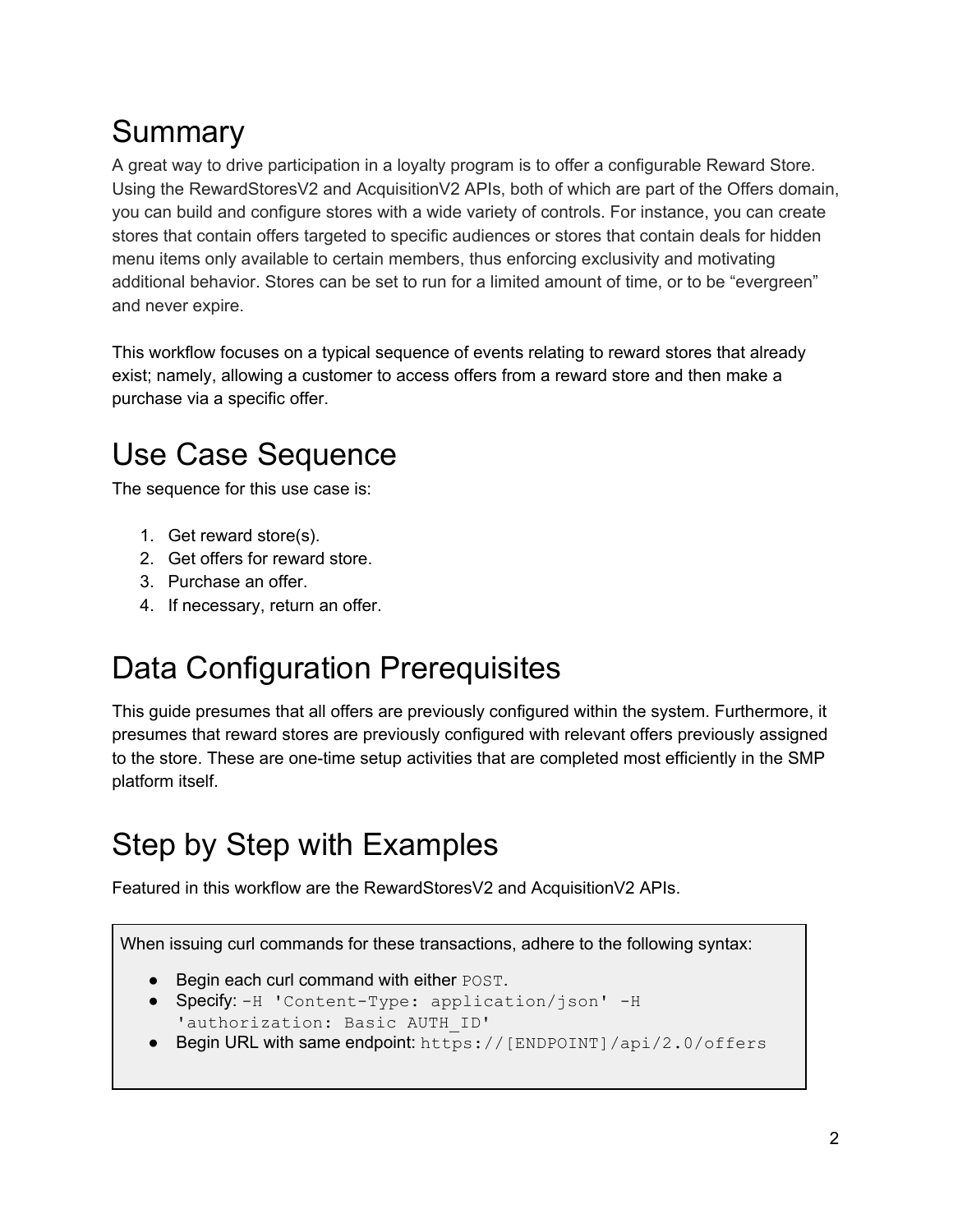### <span id="page-3-0"></span>Step 1: Get Reward Store

The first step in making reward store offers available to customers for purchase is to retrieve the relevant reward store. Two endpoints for retrieving a reward store are available, depending upon how many stores exist.

#### <span id="page-3-1"></span>Fetching a Single Reward Store

This endpoint allows you to retrieve the reward store definition, including reward store name, start date, end date, associated point accounts, associated eligibilities, and any custom flex field data:

POST /api/2.0/offers/rewardstores/get\_reward\_stores

The endpoint passes in a request object that identifies a single reward store.

Request

```
{
 "retailer_id": "string",
 "search name": "string",
 "search_eligibility": [
   "string"
 \vert,
 "search active date": "string",
 "filters": [
   "string"
 \vert,
 "search_reward_store_ids": [
   "string"
 \vert,
 "sort column": "string",
 "sort_direction": "string",
 "skip": 0,
 "take": 0
}
```
The platform returns a response object:

```
Response
{
  "response_payload": {
    "reward_stores": [
      {
```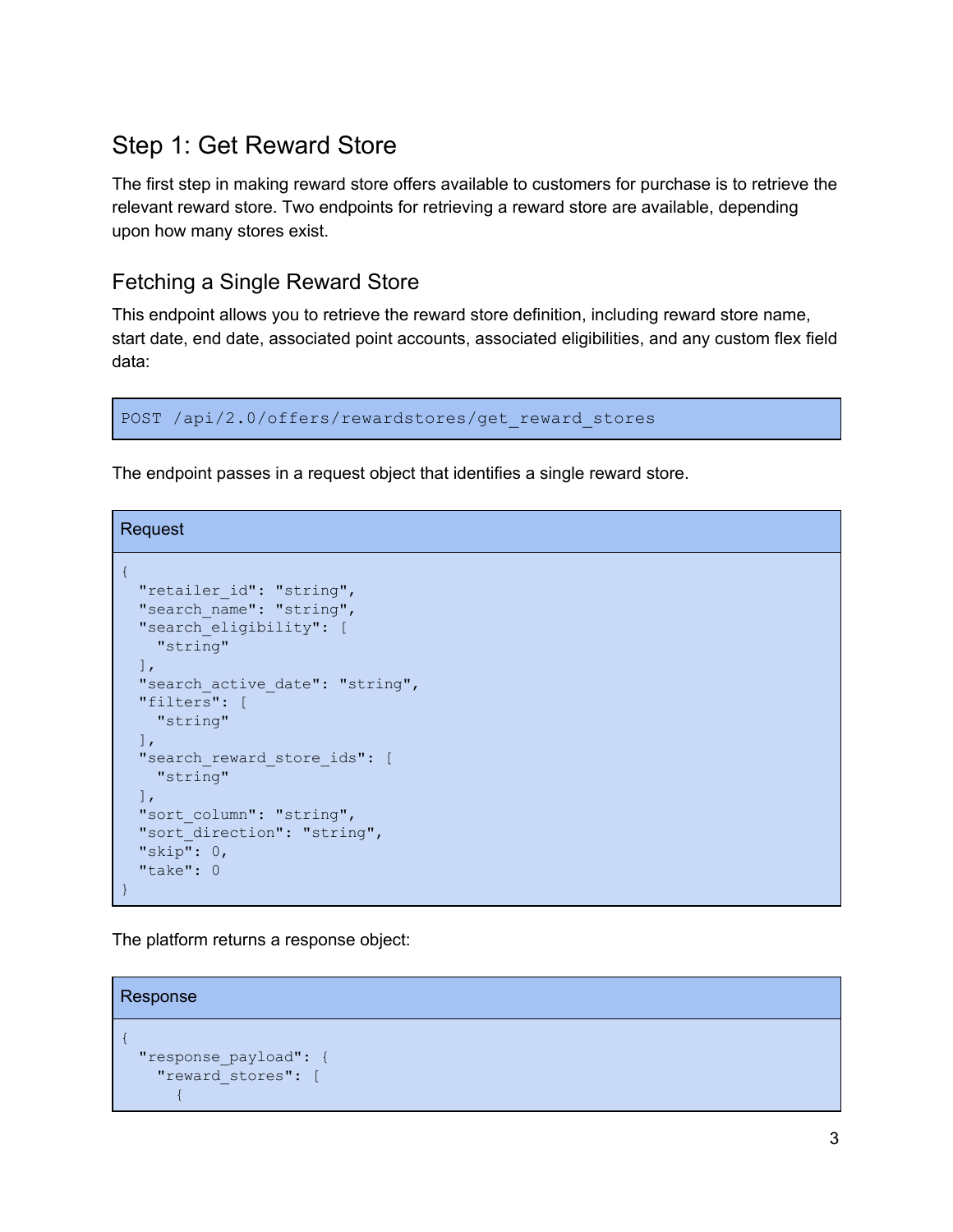```
"id": "string",
        "internal name": "string",
        "point_account_ids": [
          "string"
       \vert,
       "start_date": "2018-12-01T20:51:13.963Z",
        "end_date": "2018-12-01T20:51:13.963Z",
        "custom data": "string",
        "eligibility_modes": [
          "string"
       ]
     }
   \left| \cdot \right|"total rows": 0,
   "total rows unfiltered": 0,
   "skip": 0,
   "take": 0
 },
 "status": 0,
 "error response": {
   "code": "string",
   "message": "string",
   "raw message": "string",
   "stack trace": "string"
 },
  "logs": [
   \{"log_level": "Trace",
     "message": "string",
      "stack trace": "string",
     "time_occurred": "2018-12-01T20:51:13.967Z",
     "duration": 0,
      "scope_observer_id": "00000000-0000-0000-0000-000000000000",
      "entity_id": "00000000-0000-0000-0000-000000000000"
  }
 ],
 "message": "string",
 "scope": {
   "retailer_id": "string",
   "event": "string",
   "extended_scope": {}
 },
 "request_payload": {},
 "authorized_integrator_id": "00000000-0000-0000-0000-000000000000",
 "started": "2018-12-01T20:51:13.967Z",
 "completed": "2018-12-01T20:51:13.967Z"
}
```
Note that the reward store ID in this response can be used in the endpoint detailed in  $Step 2$  $Step 2$ : Get [Reward](#page-7-0) Store Offers.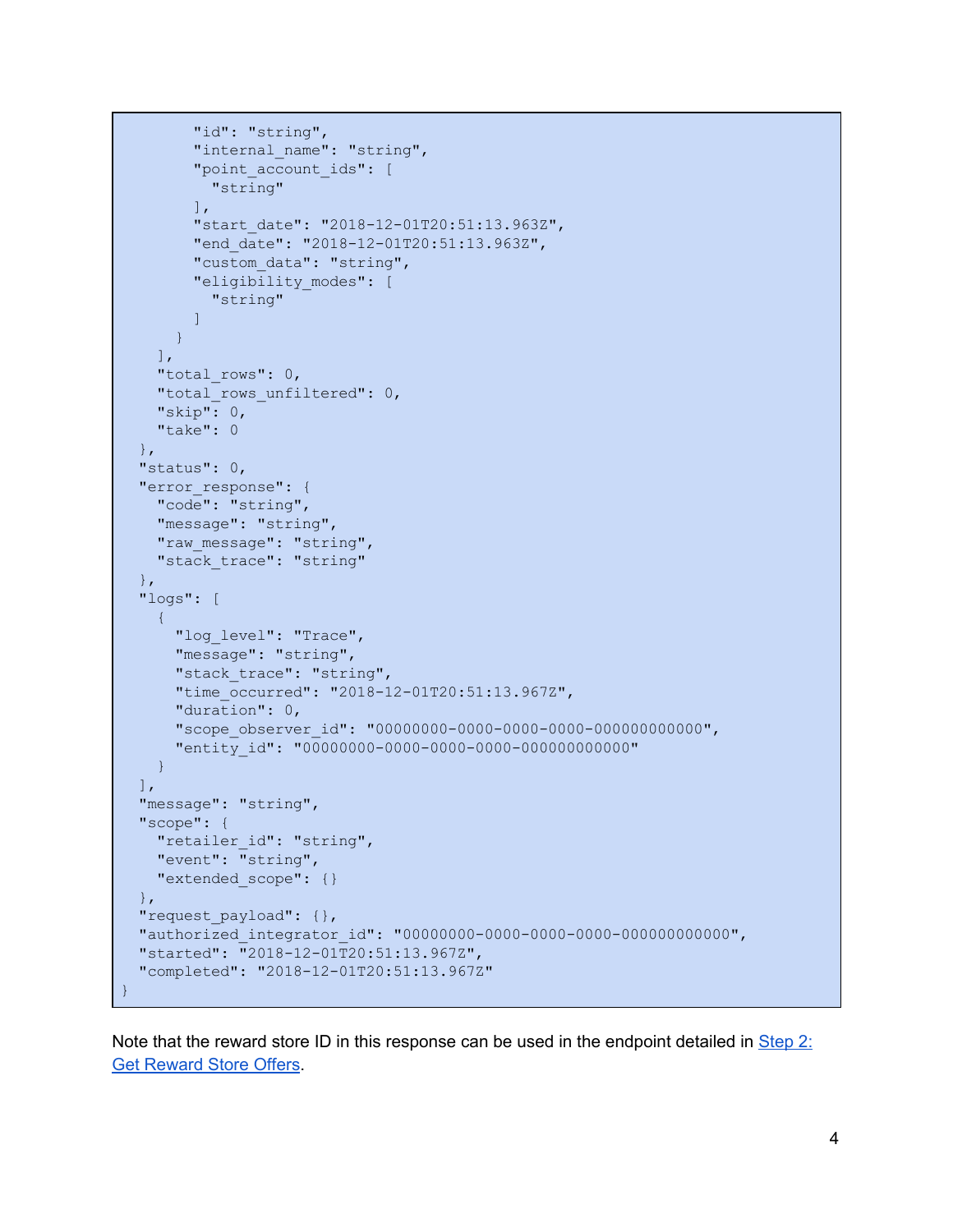#### <span id="page-5-0"></span>Fetching Eligible Reward Stores for a Customer

It's not uncommon for an organization to maintain multiple reward stores. Perhaps they maintain one store for the general public and one for their platinum tier members. When this is the case, you can use this endpoint to discover the reward stores available to the customer:

POST /api/2.0/offers/rewardstores/get\_user\_reward\_stores

The endpoint returns a list of eligible reward stores for a given customer. An organization may want to use reward store eligibility to develop multiple stores with different kinds of customers targeted. For example, an "invite-only" store or a reward store that is accessible to only members of a certain tier. In this case, you must first use this endpoint to determine the list of reward stores that a give user has access to.

The endpoint passes in the a request object that returns all eligible reward stores.

```
Request
{
 "retailer id": "string",
 "user_id": "string",
 "sort column": "string",
 "sort_direction": "string",
 "skip": 0,
 "take": 0,
 "include point balances": true
}
```
The platform returns a response object:

```
Response
{
 "response_payload": {
   "point_balances": [
      {
        "account name": "string",
       "user point account id": "string",
       "point_account_id": "string",
        "grouping label": "string",
        "available_balance": 0,
       "life time value": 0
     }
   ],
    "reward_stores": [
```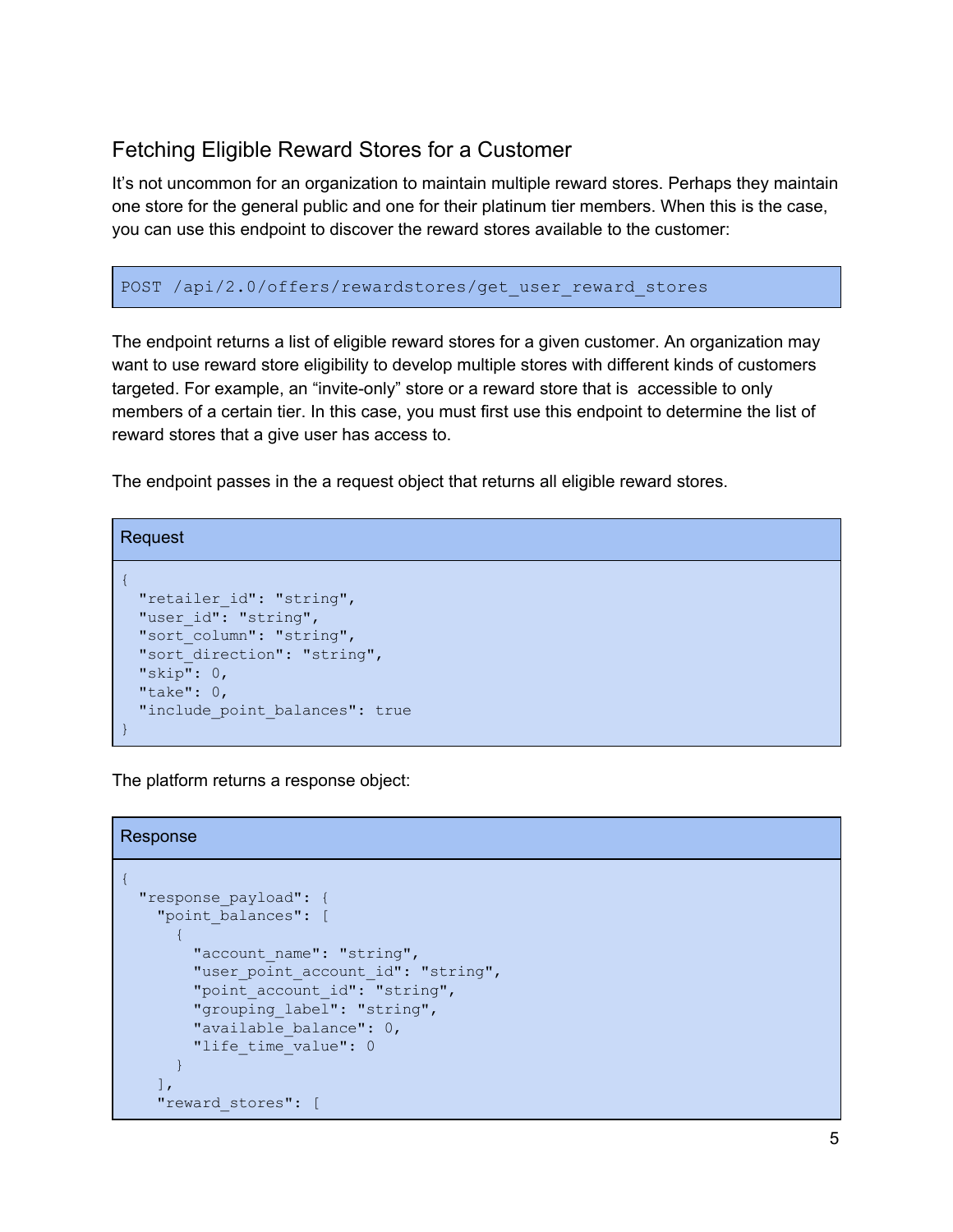```
{
       "id": "string",
        "internal name": "string",
        "point_account_ids": [
         "string"
       \vert,
       "start_date": "2018-12-11T22:25:41.001Z",
       "end_date": "2018-12-11T22:25:41.001Z",
       "custom data": "string",
        "eligibility_modes": [
          "string"
        ]
     }
   ],
   "total rows": 0,
   "skip": 0,
   "take": 0
 },
 "status": 0,
 "error response": {
   "code": "string",
   "message": "string",
   "raw message": "string",
   "stack trace": "string"
 },
 "logs": [
   {
     "log_level": "Trace",
     "message": "string",
     "stack trace": "string",
     "time_occurred": "2018-12-11T22:25:41.001Z",
     "duration": 0,
     "scope_observer_id": "00000000-0000-0000-0000-000000000000",
     "entity_id": "00000000-0000-0000-0000-000000000000"
  }
 ],
 "message": "string",
 "scope": {
   "retailer_id": "string",
   "event": "string",
   "extended_scope": {}
 },
 "request_payload": {},
 "authorized_integrator_id": "00000000-0000-0000-0000-000000000000",
 "started": "2018-12-11T22:25:41.001Z",
 "completed": "2018-12-11T22:25:41.001Z"
}
```
This response shows a payload that includes an ID in the *reward\_stores* array for the reward store available to the customer. Note that this ID can be used in the endpoint detailed in [Step](#page-7-0) 2: Get [Reward](#page-7-0) Store Offers.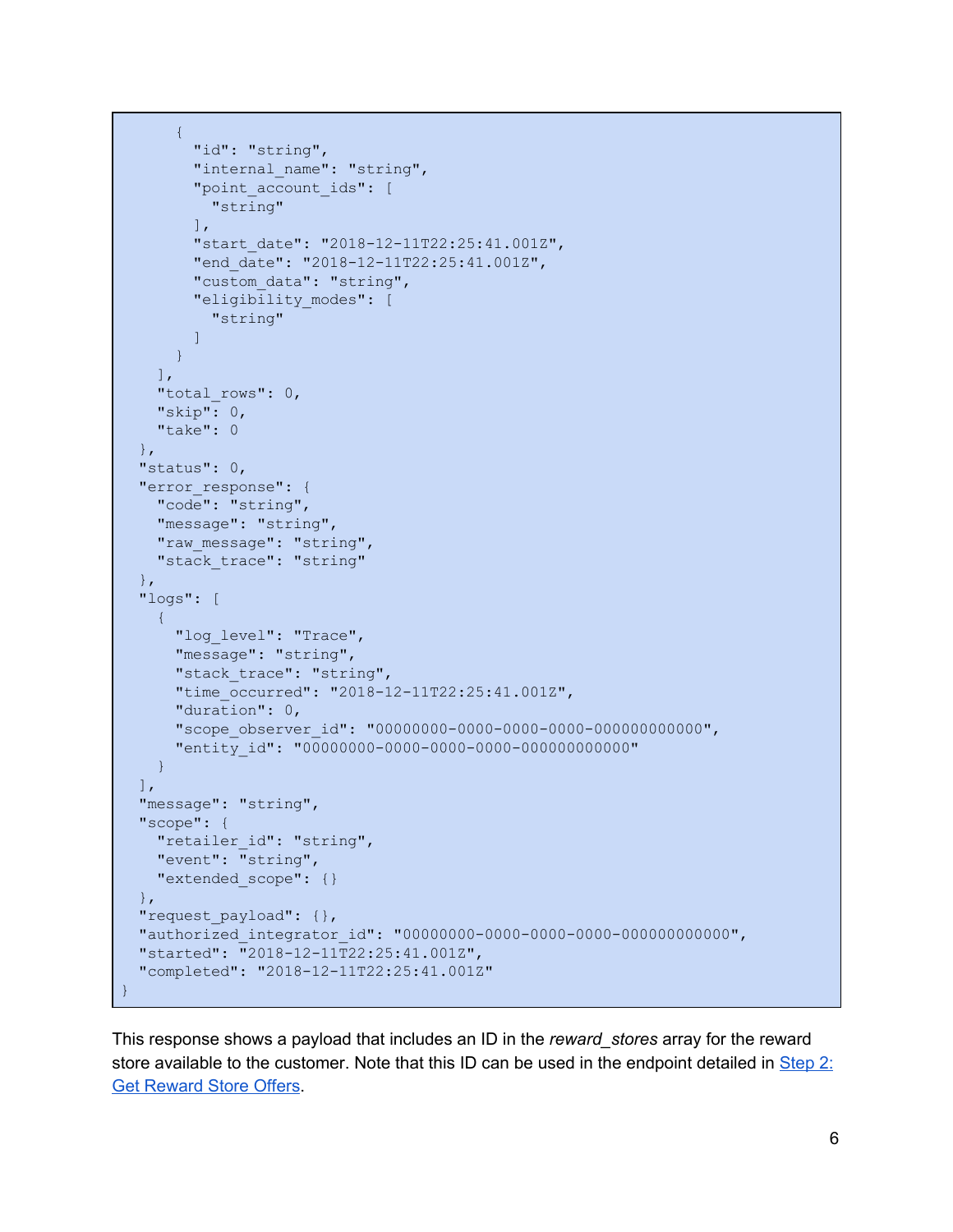### <span id="page-7-0"></span>Step 2: Get Reward Store Offers

Next, get the offers associated with the eligible reward stores with the following endpoint:

```
POST /api/2.0/offers/rewardstores/get reward store offers
```
The endpoint passes in the following request object that retrieves the offers within one or more reward stores.

Request

```
{
 "retailer_id": "string",
 "reward_store_ids": [
   "string"
 \vert,
 "limit to only active": true,
 "exclude free offers": true,
 "include expired": true,
 "skip": 0,
 "take": 0,
 "sort_column": "string",
 "sort direction": "string",
 "culture": "string"
}
```
The request object can contain filters that can control for the following:

- Excluding inactive offers
- Excluding free offers
- Excluding expired offers

Furthermore, the *culture* attribute can determine which creative copy and image is to be returned with the request. This function allows clients to display reward store content in different languages.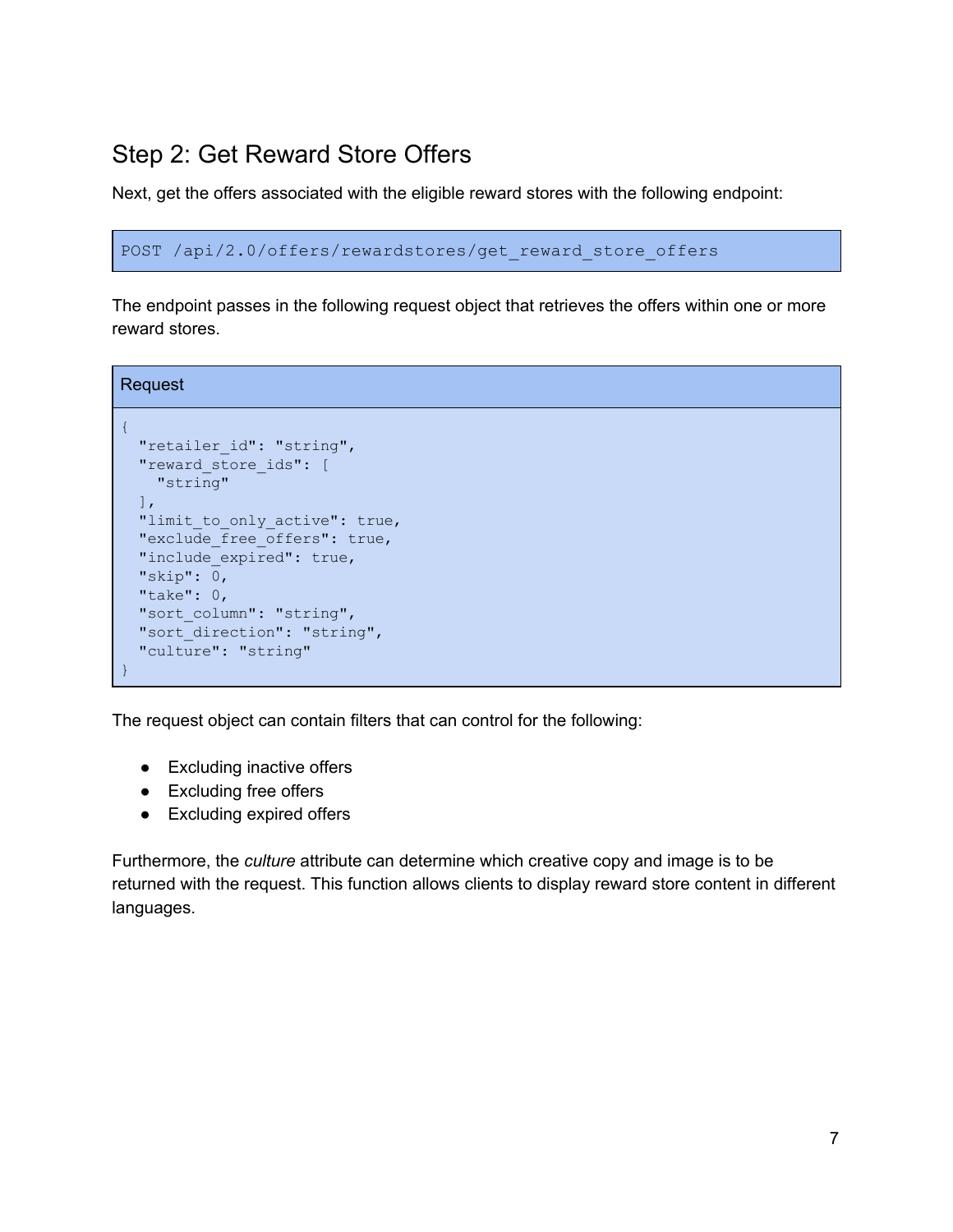After the endpoint makes the request for offers with reward store IDs, the platform returns a response object, which is shown below:

```
Response
{
  "response_payload": {
    "reward store offers": [
      {
        "id": "string",
        "root offer id": "string",
        "reward store id": "string",
        "price": 0,
        "start_date": "2018-12-01T20:51:13.997Z",
        "end_date": "2018-12-01T20:51:13.997Z",
        "offer details": {
          "internal name": "string",
          "title": "string",
          "description": "string",
          "terms": "string",
          "media": [
            \left\{ \right."id": "string",
              "offer id": "string",
              "uri": "string",
              "category id": "string",
              "category name": "string",
              "content_type": "Image",
              "culture": "string"
            }
          ],
          "reward store media": {
            "id": "string",
            "offer id": "string",
            "uri": "string",
            "category id": "string",
            "category name": "string",
            "content type": "Image",
            "culture": "string"
          },
          "points": 0,
          "acquisition_start_date": "2018-12-01T20:51:13.997Z",
          "acquisition_end_date": "2018-12-01T20:51:13.997Z"
        }
     }
   \vert,
    "total rows": 0,
    "skip": 0,
   "take": 0
  \},
  "status": 0,
  "error response": {
```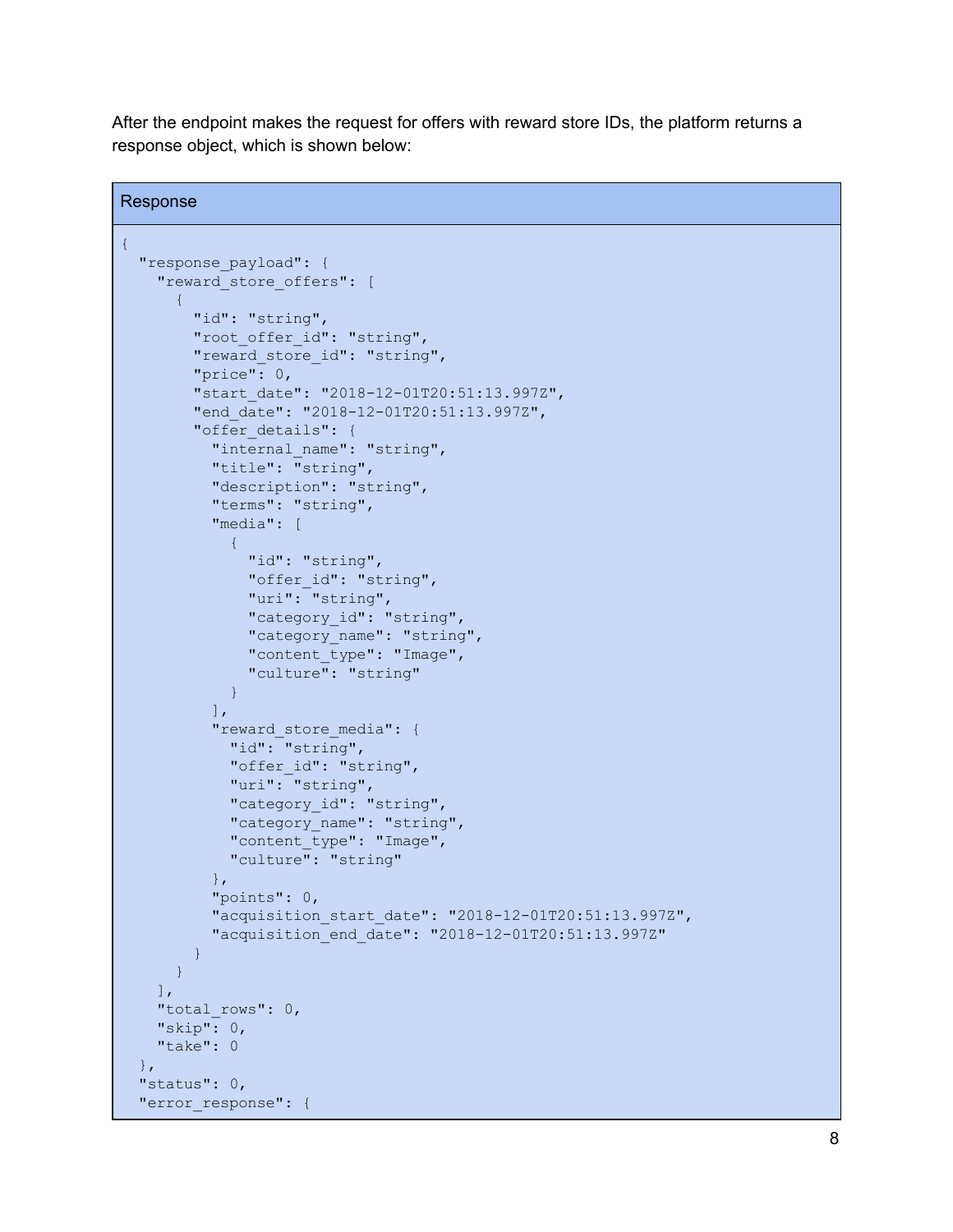```
"code": "string",
   "message": "string",
   "raw message": "string",
    "stack trace": "string"
  },
  "logs": [
   {
     "log_level": "Trace",
     "message": "string",
     "stack trace": "string",
      "time_occurred": "2018-12-01T20:51:13.998Z",
      "duration": 0,
     "scope_observer_id": "00000000-0000-0000-0000-000000000000",
      "entity_id": "00000000-0000-0000-0000-000000000000"
   }
 \frac{1}{\sqrt{2}}"message": "string",
 "scope": {
   "retailer_id": "string",
   "event": "string",
  "extended_scope": {}
 },
 "request_payload": {},
 "authorized_integrator_id": "00000000-0000-0000-0000-000000000000",
 "started": "2018-12-01T20:51:13.998Z",
 "completed": "2018-12-01T20:51:13.998Z"
}
```
Now, with the offers displayed in a reward store, the offer can be issued and purchased by the customer.

### <span id="page-9-0"></span>Step 3: Purchase or Issue/Spend Offer

Offers can be purchased by customers. The purchase transaction occurs in two steps, the offer issued to the customer and the customer's point balance reduced by the cost of the offer. Programatically, this can be accomplished by:

- Making one call using the purchase endpoint to Issue offer and spend points in a single call. **This is the recommended approach**.
- Making two calls: One call that Issues an offer to a customer and then one that spends points via a subsequent purchase.

After successfully issuing the offer, it is available in the users offer wallet. The offer can be redeemed as part of a transaction or some other client-accepted redemption channel. If a client is using a third-party offer wallet, the offer purchase can be published to the third-party system to inform them of the offer issuance.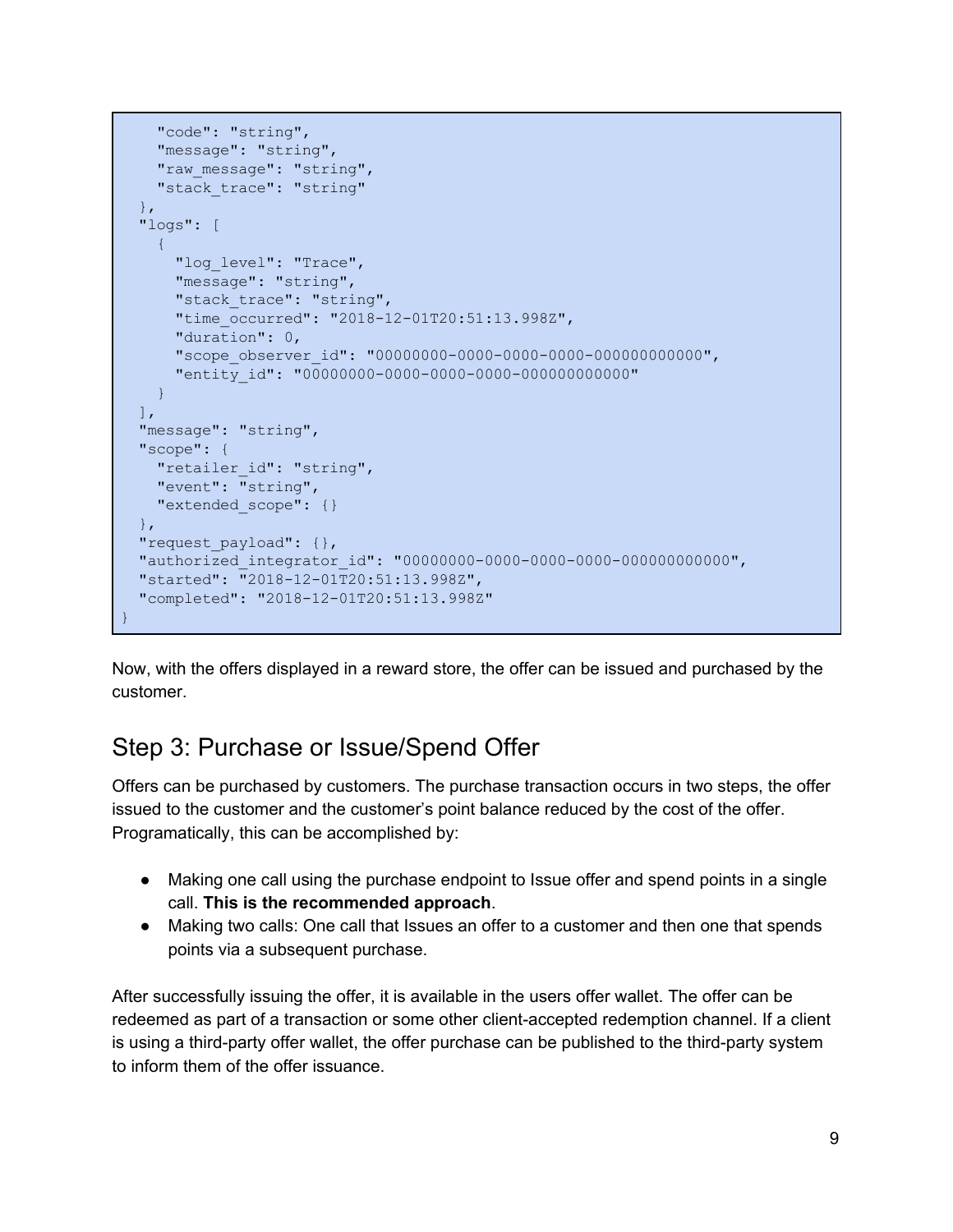#### <span id="page-10-0"></span>Purchasing an Offer

It is more efficient and recommended to leverage the purchase API. It may be efficient to have both the issuance and purchase of an offer achieved in one call. Before an offer is issued and a purchase is made, the system can verify that the customer has enough points in the account associated with the reward store ID to make a purchase. If they do, the offer is issued and the point balance is reduced by the appropriate amount.

This endpoint combines all of this functionality, issuing an offer to a validated point account and making a purchase that spends the customer's points:

```
POST /api/2.0/offers/rewardstores/purchase offer
```
The endpoint passes in the purchase request object, which is shown below:

```
Request
{
 "retailer id": "string",
 "reward store id": "string",
 "user_id": "string",
 "reward_store_offer_id": "string",
 "quantity": 0
}
```
The request object must contain a user ID, reward store offer ID, offer ID, and purchase quantity.

The platform returns a response object, which is shown below:

```
Response
{
 "response_payload": {
   "user_id": "string",
    "user offer": {
      "offer id": "string",
     "offer group id": "string",
      "offer type": "string",
      "offer custom data": "string",
      "user offer custom data": "string",
      "redemption_start_date": "2018-12-01T20:51:14.646Z",
      "redemption_end_date": "2018-12-01T20:51:14.646Z",
      "acquire date": "2018-12-01T20:51:14.646Z",
```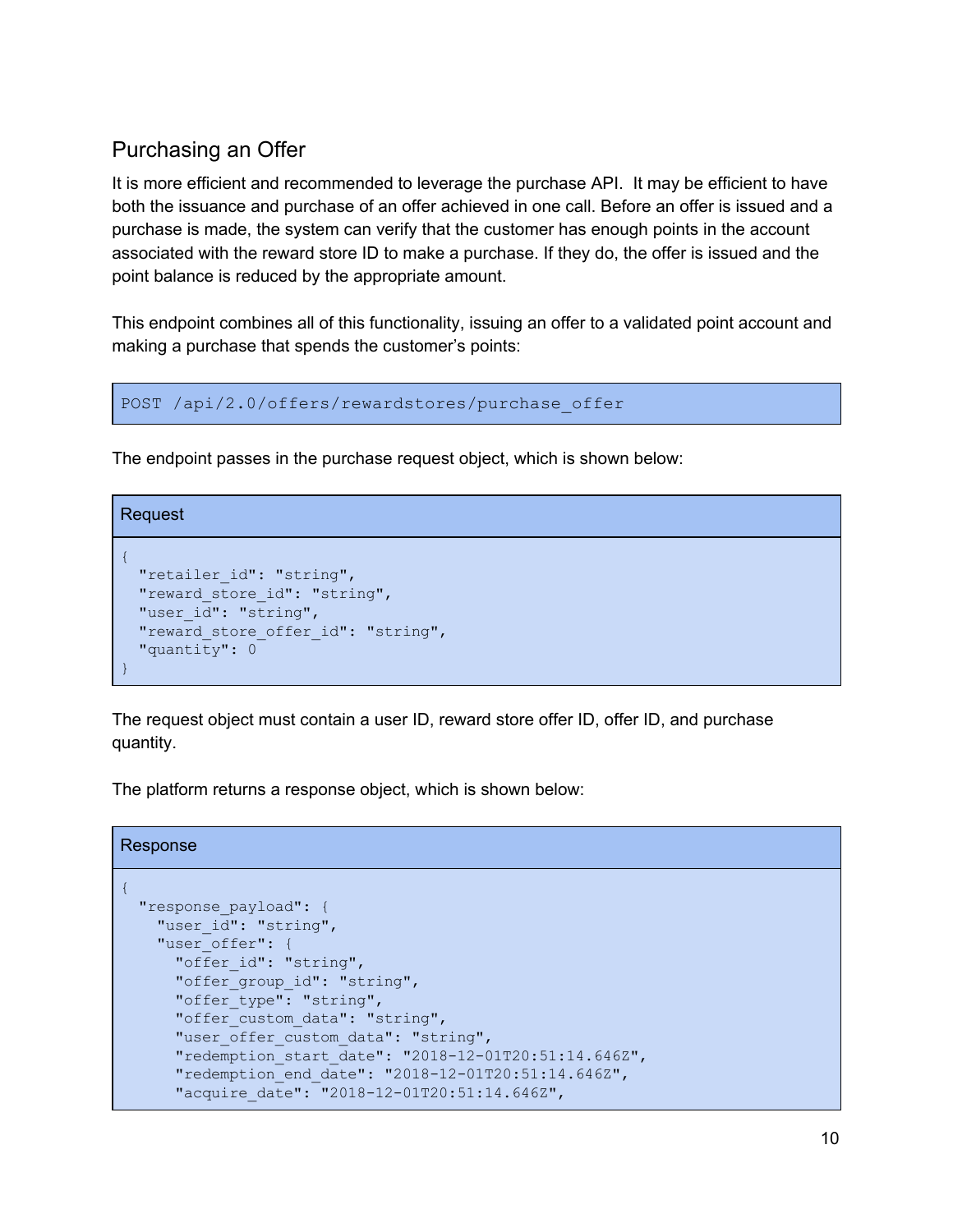```
"redeem_date": "2018-12-01T20:51:14.646Z",
  "issued_by_offer_id": "string",
  "issued_by_user_offer_id": "string",
  "is_redeemable": true,
  "check_level": true,
  "pending_extended_data": true,
  "total_uses": 0,
  "remaining_uses": 0,
  "reward_xid": "string",
  "start_date": "2018-12-01T20:51:14.646Z",
  "end_date": "2018-12-01T20:51:14.646Z",
  "expiration_date": "2018-12-01T20:51:14.646Z",
  "id": "string",
  "root_offer_id": "string",
  "pos_discount_id": "string",
  "name": "string",
  "description": "string",
  "terms": "string",
  "culture": "string",
  "media": [
   {
      "id": "string",
      "offer_id": "string",
      "uri": "string",
      "category_id": "string",
      "category_name": "string",
      "content_type": "Image",
      "culture": "string"
   }
 ]
}
,
"child_user_offers": [
 \{"offer_id": "string",
    "offer_group_id": "string",
    "offer_type": "string",
    "offer_custom_data": "string",
    "user_offer_custom_data": "string",
    "redemption_start_date": "2018-12-01T20:51:14.646Z",
    "redemption_end_date": "2018-12-01T20:51:14.646Z",
    "acquire_date": "2018-12-01T20:51:14.646Z",
    "redeem_date": "2018-12-01T20:51:14.646Z",
    "issued_by_offer_id": "string",
    "issued_by_user_offer_id": "string",
    "is_redeemable": true,
    "check_level": true,
    "pending_extended_data": true,
    "total_uses": 0,
    "remaining_uses": 0,
    "reward_xid": "string",
    "start_date": "2018-12-01T20:51:14.646Z",
    "end_date": "2018-12-01T20:51:14.646Z",
    "expiration_date": "2018-12-01T20:51:14.646Z",
```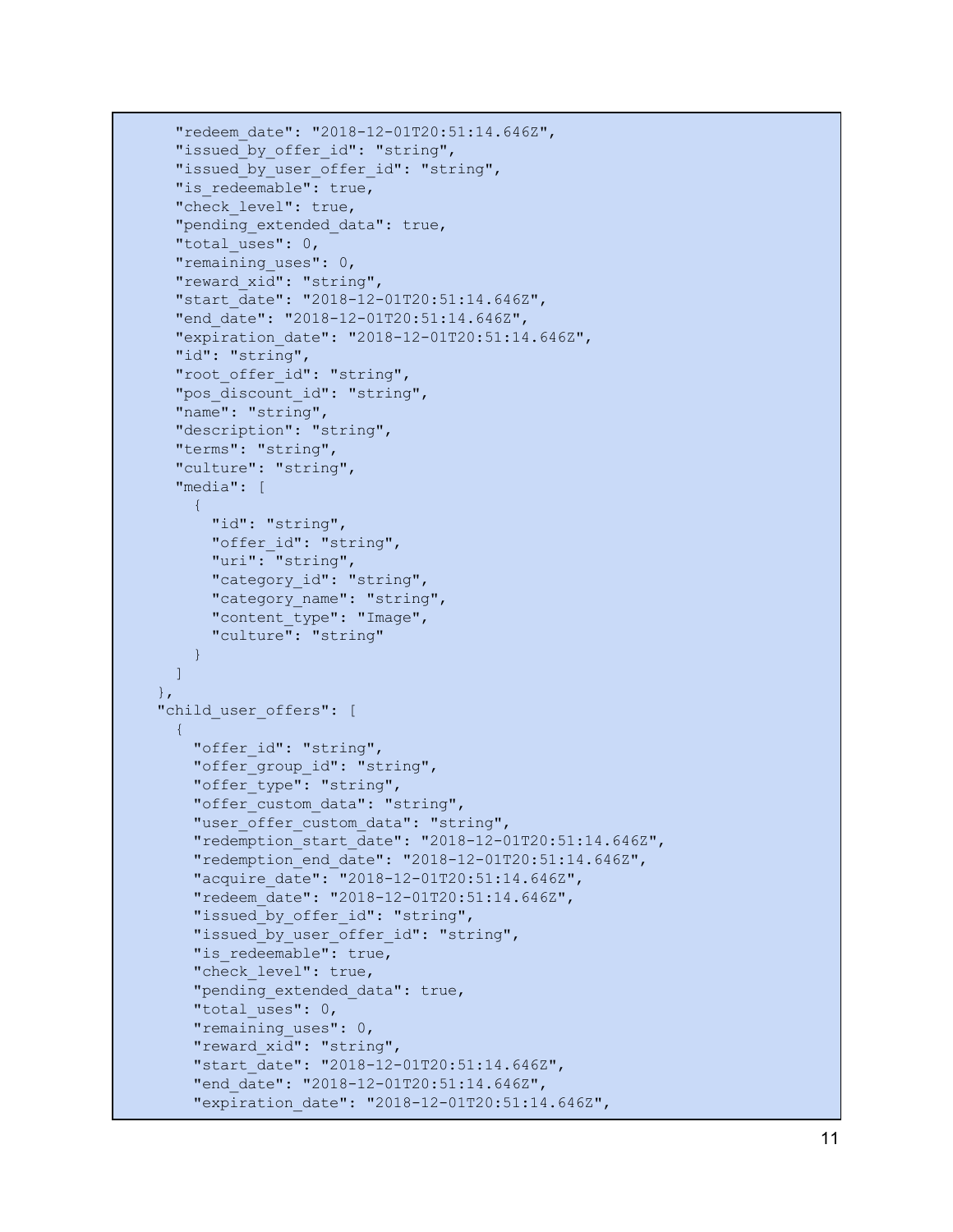```
"id": "string",
        "root offer id": "string",
        "pos discount id": "string",
        "name": "string",
        "description": "string",
        "terms": "string",
        "culture": "string",
        "media": [
          {
            "id": "string",
            "offer_id": "string",
            "uri": "string",
            "category id": "string",
            "category name": "string",
            "content_type": "Image",
            "culture": "string"
          }
        ]
      }
   \left| \ \right|,
   "points_spent": 0,
   "points remaining": 0
 },
 "status": 0,
 "error response": {
   "code": "string",
   "message": "string",
   "raw message": "string",
   "stack trace": "string"
 },
 "logs": [
   \{"log_level": "Trace",
      "message": "string",
      "stack trace": "string",
      "time occurred": "2018-12-01T20:51:14.646Z",
      "duration": 0,
      "scope_observer_id": "00000000-0000-0000-0000-000000000000",
      "entity_id": "00000000-0000-0000-0000-000000000000"
   }
 \frac{1}{\sqrt{2}}"message": "string",
 "scope": {
   "retailer id": "string",
   "event": "string",
   "extended_scope": {}
 },
 "request_payload": {},
 "authorized_integrator_id": "00000000-0000-0000-0000-000000000000",
 "started": "2018-12-01T20:51:14.646Z",
 "completed": "2018-12-01T20:51:14.646Z"
}
```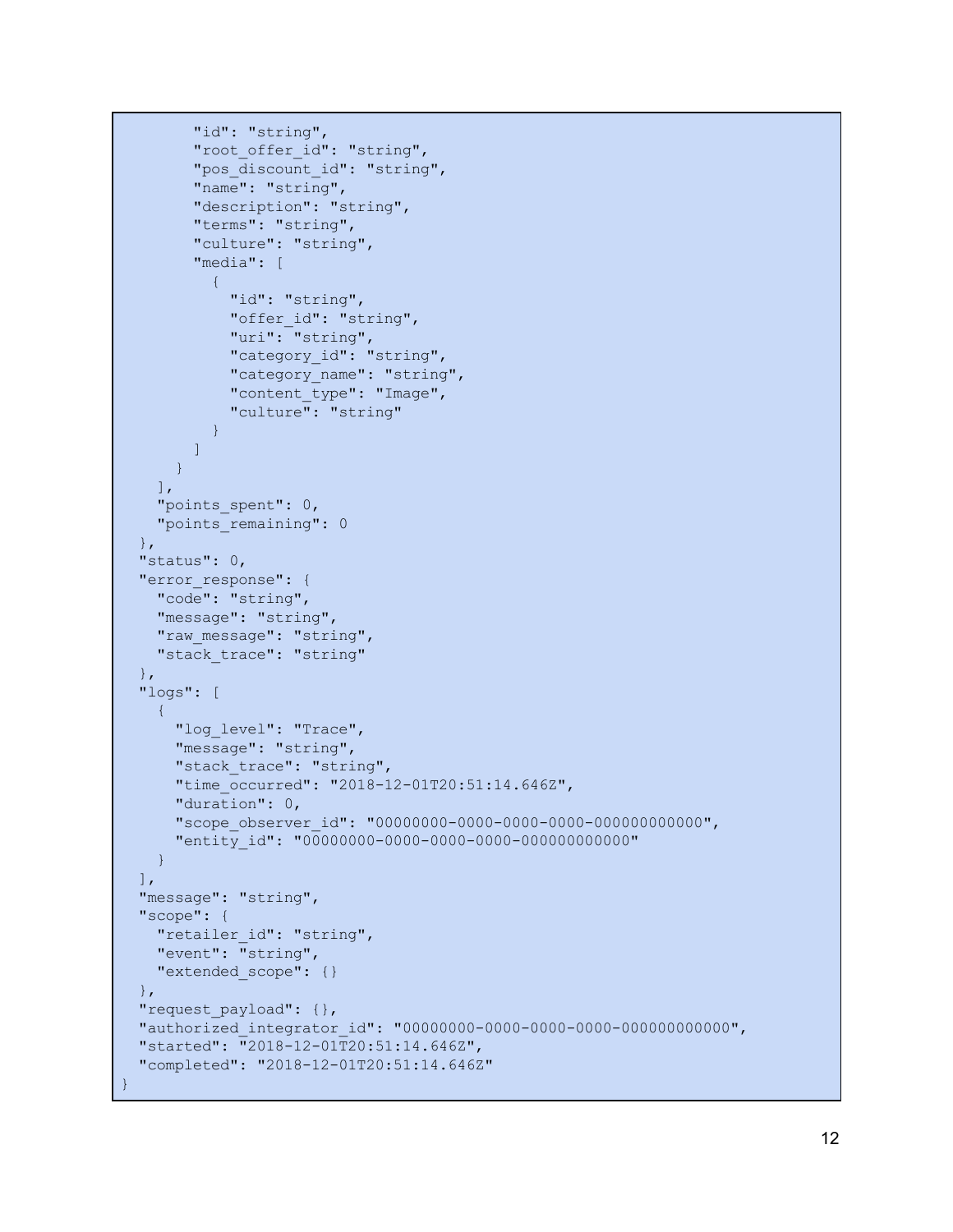#### <span id="page-13-0"></span>Issuing and Spending an Offer

If you want to issue an offer to a customer's offer wallet and then have that customer spend the point necessary to purchase it subsequently, use two calls. First, call this endpoint to issue the offer:

#### POST /api/2.0/offers/acquisition/issue

The endpoint passes in the user ID and offer ID in the request object, which is shown below:

Request

```
{
 "retailer_id": "string",
 "user_id": "string",
 "offer_id": "string",
 "quantity": 0,
 "issue exact version": true,
 "rollback_option": "AfterXFailedPasses"
}
```
The *quantity* attribute allows you to issue a multiplicity of offers. While the *rollback\_option* specifies a number of issuance attempts before rolling back the request. Note that there is no point deduction in this request. It is simply a mechanism to issue an offer to a customer.

The platform returns a response object, which is shown below:

```
Response
{
  "response_payload": {
   "offer id": "string",
   "root offer id": "string",
   "pos_discount_id": "string",
   "offer custom data": "string",
    "status summary": "string",
   "issued by user id": "string",
    "status_list": [
      {
        "user_id": "00000000-0000-0000-0000-000000000000",
        "user_offer_id": "00000000-0000-0000-0000-000000000000",
        "offer_id": "00000000-0000-0000-0000-000000000000",
        "root_offer_id": "00000000-0000-0000-0000-000000000000",
        "parent_user_offer_id": "00000000-0000-0000-0000-000000000000",
        "pending extended data": true,
```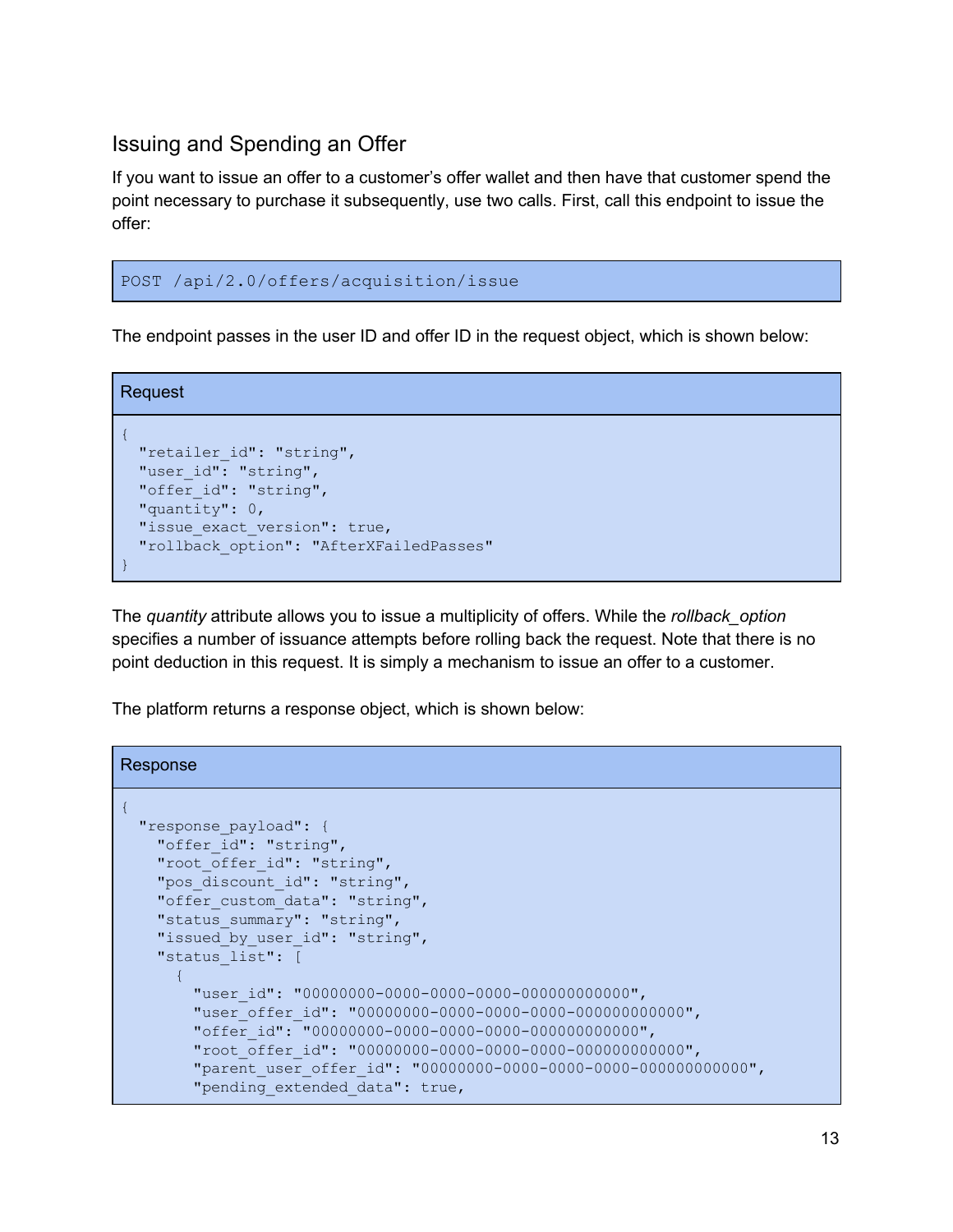```
"fail reason": "None"
     }
   ]
  },
 "status": 0,
 "error_response": {
   "code": "string",
   "message": "string",
   "raw message": "string",
   "stack trace": "string"
  \},
  "logs": [
   {
     "log_level": "Trace",
     "message": "string",
     "stack trace": "string",
     "time_occurred": "2018-12-01T20:51:10.936Z",
      "duration": 0,
      "scope_observer_id": "00000000-0000-0000-0000-000000000000",
      "entity_id": "00000000-0000-0000-0000-000000000000"
  }
 \frac{1}{\sqrt{2}}"message": "string",
 "scope": {
   "retailer_id": "string",
   "event": "string",
   "extended_scope": {}
 },
 "request_payload": {},
 "authorized_integrator_id": "00000000-0000-0000-0000-000000000000",
 "started": "2018-12-01T20:51:10.937Z",
 "completed": "2018-12-01T20:51:10.937Z"
}
```
After the offer has been issued to the customer, a new request can spend the points in the customer's account. For this step, use the "spend" endpoint, which is in the Incentives domain's UserPoints API. This endpoint is detailed in the [Decreasing](https://docs.google.com/document/d/1Q6NzS8bfxZz_or8jffsaYIaMSztgEjFQ3Alt-HoPv0s/edit#heading=h.64opfnoisf80) a Point Balance section of *API Workflow: User Points Management*.

### <span id="page-14-0"></span>Step 4: Return an Offer

Customers can choose to return an offer. This endpoint revokes the offer from a customer's wallet and restores the points to their account:

```
POST /api/2.0/offers/acquisition/return
```
The endpoint passes in a request object that must include the user offer ID.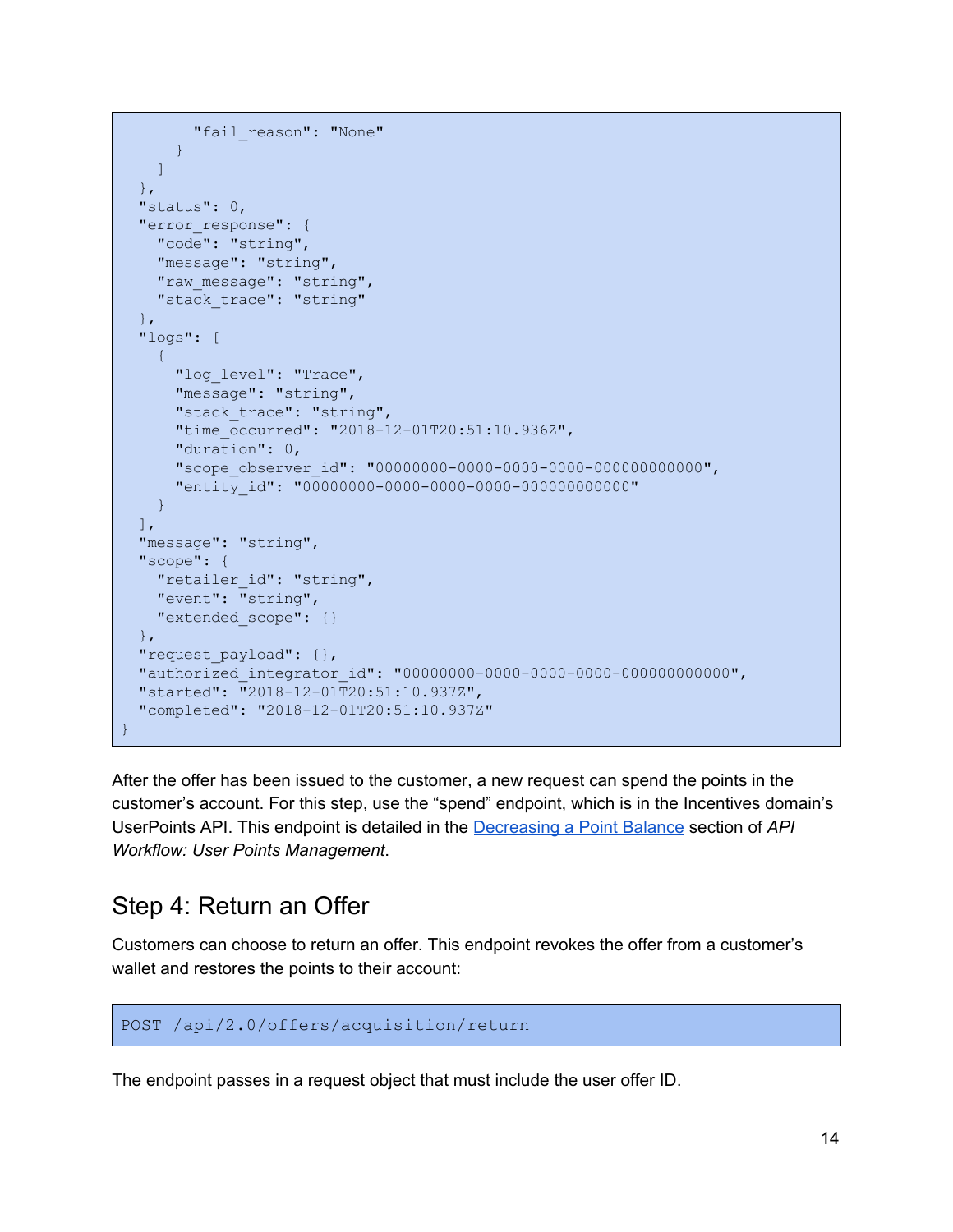```
Request
{
 "retailer id": "string",
 "user offer id": "string",
 "returned_by": "string",
 "reason": "string"
}
```
Note that the request can also contain who is requesting the return along with the reason for the return. The platform returns a response object, which is shown below:

```
Response
{
  "response_payload": {
   "user_id": "string",
   "user offer id": "string",
   "offer_id": "string",
    "root offer id": "string",
   "pos_discount_id": "string",
   "returned by": "string",
   "reason": "string",
   "points_returned": 0
 },
 "status": 0,
  "error response": {
   "code": "string",
   "message": "string",
   "raw message": "string",
   "stack trace": "string"
  },
  "logs": [
   \{"log_level": "Trace",
     "message": "string",
     "stack trace": "string",
      "time_occurred": "2018-12-01T20:51:11.137Z",
      "duration": 0,
      "scope_observer_id": "00000000-0000-0000-0000-000000000000",
      "entity_id": "00000000-0000-0000-0000-000000000000"
    }
 ],
 "message": "string",
  "scope": {
   "retailer_id": "string",
   "event": "string",
   "extended_scope": {}
  },
  "request_payload": {},
```